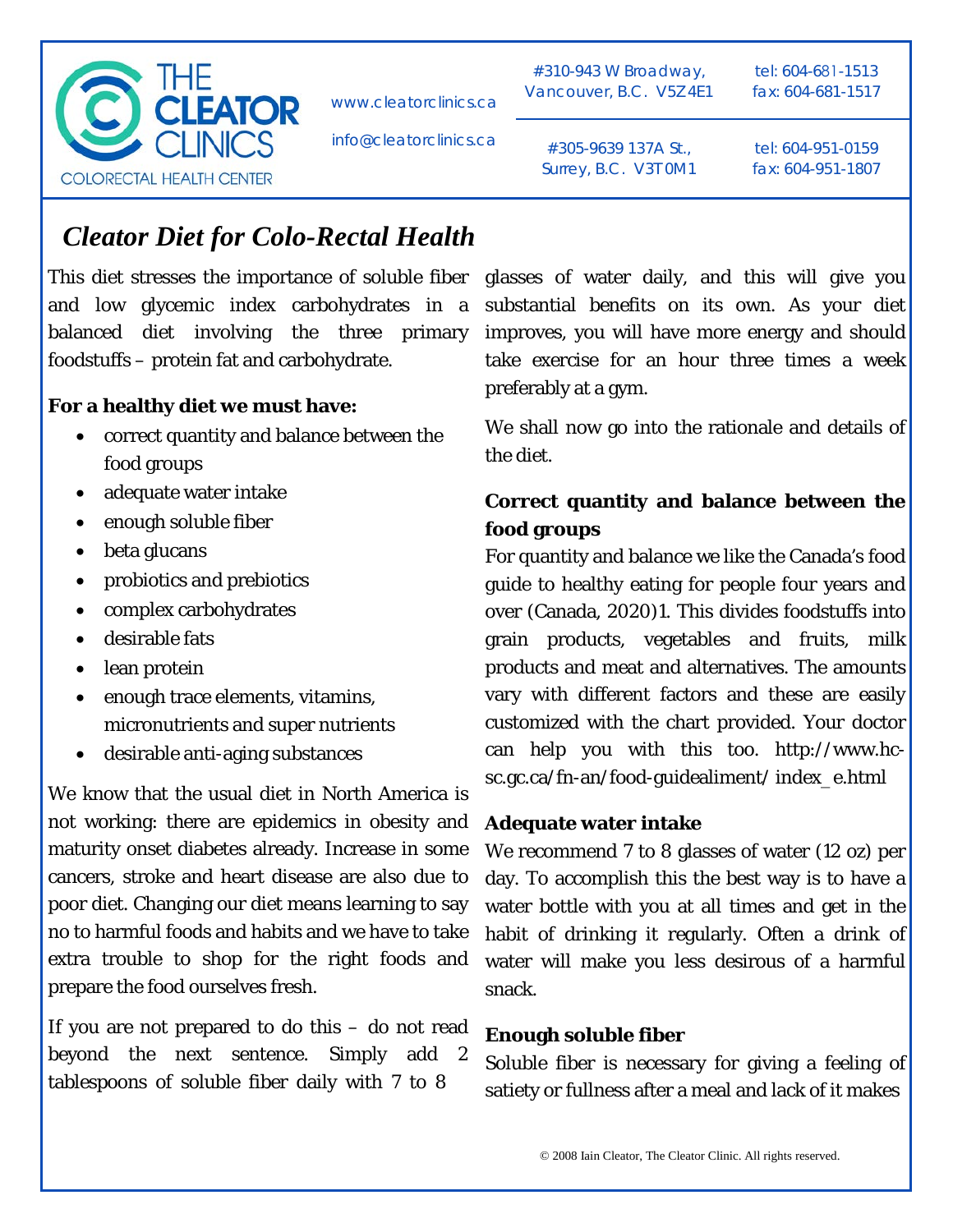

info@cleatorclinics.ca

#310-943 W Broadway, Vancouver, B.C. V5Z 4E1 tel: 604-681-1513 fax: 604-681-1517

#305-9639 137A St., Surrey, B.C. V3T 0M1 tel: 604-951-0159 fax: 604-951-1807

carbohydrates thus lowering the glycemic index of the food. Also it binds harmful fats and toxins which are eliminated rather like the absorption of ink by blotting paper. Also it results in normal bowel movements and low pressure in the colon – important in the prevention and treatment of diverticular disease, irritable bowel and hemorrhoids and fissures. We need 25 grams of this daily, but the normal North American diet contains only 15 grams. This is because there is a lot of processed food in America and the amount of soluble fiber is surprisingly small as noted in the following information from Harvard: [https://www.hsph.harvard.edu/nutritionsource/](https://www.hsph.harvard.edu/nutritionsource/carbohydrates/fiber/) [carbohydrates/fiber](https://www.hsph.harvard.edu/nutritionsource/carbohydrates/fiber/)

When you switch to the diet we recommend you will come close to the 25 grams a day, but you can always add 1 to 2 tablespoons of bran or Metamucil® or Benefiber® or flax daily if you have strayed from the right foods on a given day. Men require 35 grams daily and women 25 grams but the North American diet contains only 15 grams. When you switch to the diet we recommend you will come close to the requirement but you can always add 1 to 2 tablespoons of bran or Metamucil or Benefibre or some flax seed (keep under 20G daily for flax).

## **Beta Glucans**

These are very desirable substances which are present in high amounts in oat bran and whole barley [5]. In conjunction with the high soluble

us eat more. Also it delays the absorption of fibre content and the use of whole grains they are associated with a lower incidence of coronary heart disease and lower cholesterol and undesirable low density lipids (LDL)[6].

# **Probiotics and Prebiotics**

Probiotics are micro-organisms that are present in Yoghurt and which can alter the mix of bacteria in the bowel when included in the diet. This is extremely important in terms of regular bowel movements and also in protecting against overgrowth of dangerous bacteria such as Clostridium difficile, which occurs after antibiotics in some people. A teaspoon of yoghurt four times a day is a good addition to your diet. Sometimes a capsule or more daily of lactobacillus capsules helps those with severe constipation or postantibiotic diarrhoea. Prebiotics such as inulin (from the chicory root) are a way of feeding the beneficial microorganisms in your colon and a teaspoonful or more is beneficial daily.

# **Complex carbohydrates**

This is the big change in diets today. We have come to recognize that omitting carbohydrates for quick fix weight loss is a big mistake. However the carbohydrates must be in a form that allows for slower absorption and this may be because of the different releases of insulin and other hormones in the gastro-intestinal tract (Cleator, Birmingham, Kovacevic, Cleator, & Gritzner, 2006)3. In any event, we need to take more of our carbohydrates in a form where they are close to nature, have an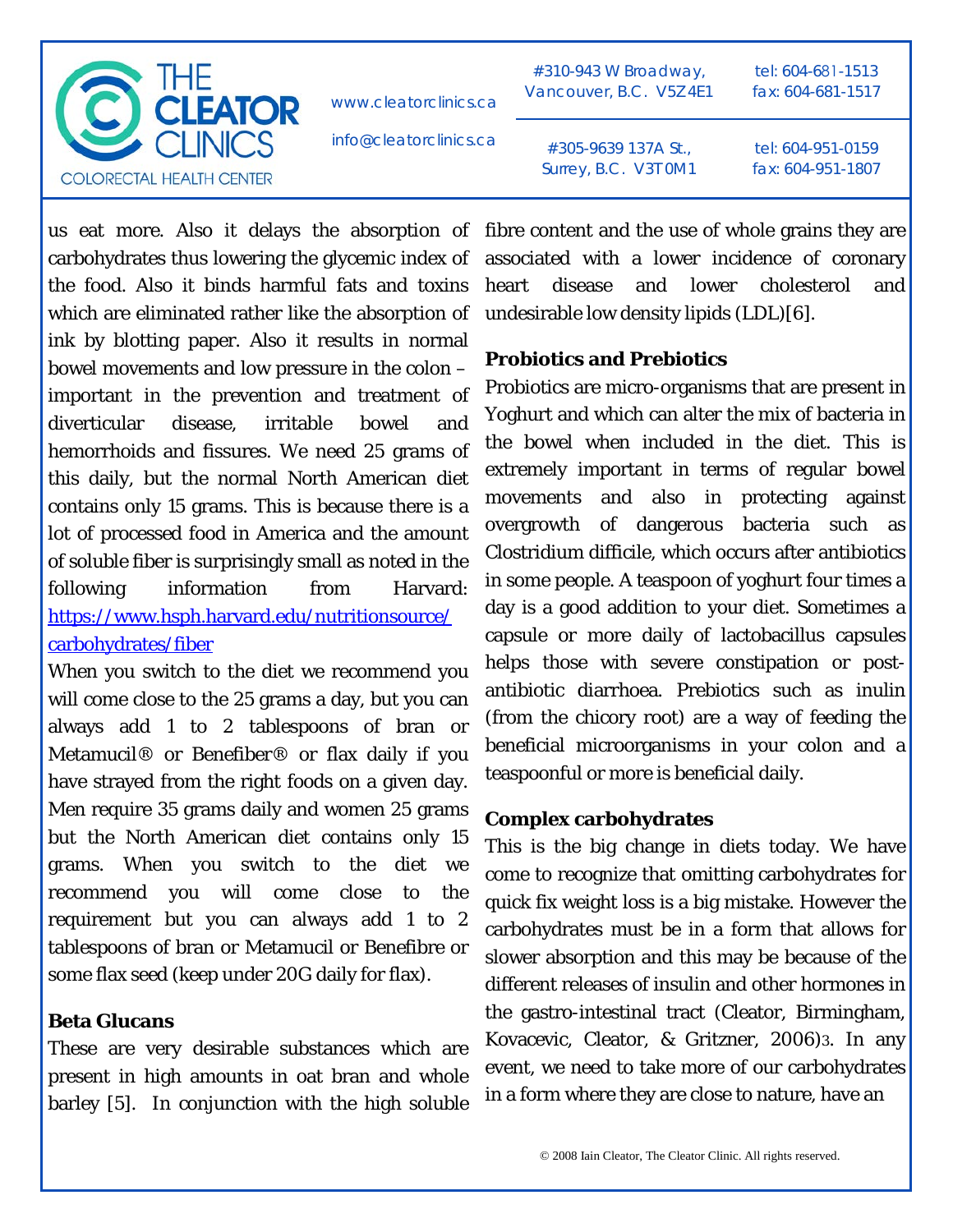

info@cleatorclinics.ca

#310-943 W Broadway, Vancouver, B.C. V5Z 4E1 tel: 604-681-1513 fax: 604-681-1517

#305-9639 137A St., Surrey, B.C. V3T 0M1

tel: 604-951-0159 fax: 604-951-1807

intact husk around them and have soluble fiber to slow absorption. This has led to a comprehensive system of grading carbohydrates where the desirable ones are graded with a low glycemic index, and the less desirable ones have a high index. So the white breads and cakes and white rice are undesirable and the whole grain breads and Doongara or Basmati rice and porridge (of course) and pasta (made from durum wheat) are good for you. Some of the material is counterintuitive, for example apples have a low glycemic index and water melon has a high (less desirable) index. Lots of vegetables and salad with vinegar or lemon are good for you (acid in lemon or vinegar slows carbohydrate absorption).

To get as much information as you will ever need please go the home of the glycemic index where you can find comprehensive information on different carbohydrates (University of Sydney) : http://www.glycemicindex.com/

### **Desirable fats**

Omega-6 and omega-3 oils are good for you. They have essential fatty acids and form part of the walls of all cells. They have anti-aging properties and prevent your skin from becoming dry and wrinkled. They are present in plants and oily fish like salmon or anchovies. Some foods are now fortified with them e.g. bread and milk – so look for this on the package.

When plant oils are processed trans fats are produced and these are used to make a wide

variety of products - cakes, biscuits, cereal bars and ready-made meals. They can clog up your arteries. Saturated fats are from animals. The fat in meat or dairy products is used for butter and cheese and sausages and burgers and pies and also pastry and cakes.

When cooking, use small amounts of a monounsaturated fat such as olive oil.

**Remember** – fats have twice the calories of any food so don't take too much or your weight will increase. There is a benefit to using milk products with less fat such as skim milk and yoghurt.

#### **Lean Protein**

Game such as deer and bison and fish have less fat and more omega-3 fatty acids. Practically, however, white meat (chicken, turkey) and lean farm meat with the fat removed and increased fish per week is the way to go. There are also eggs and tofu and lentils and pulses for protein source. Processed meats contain undesirable elements often – check the label. We do not need a diet with as much protein as is usual in North America, and protein can be reduced to 10 or 15% of your diet with benefit.

## **Enough trace elements, vitamins, micronutrients and super nutrients**

This is good stuff! This is where you are going to make the major changes. Lots of salads and vegetables (not potatoes). Fruit is good too, but in

© 2008 Iain Cleator, The Cleator Clinic. All rights reserved.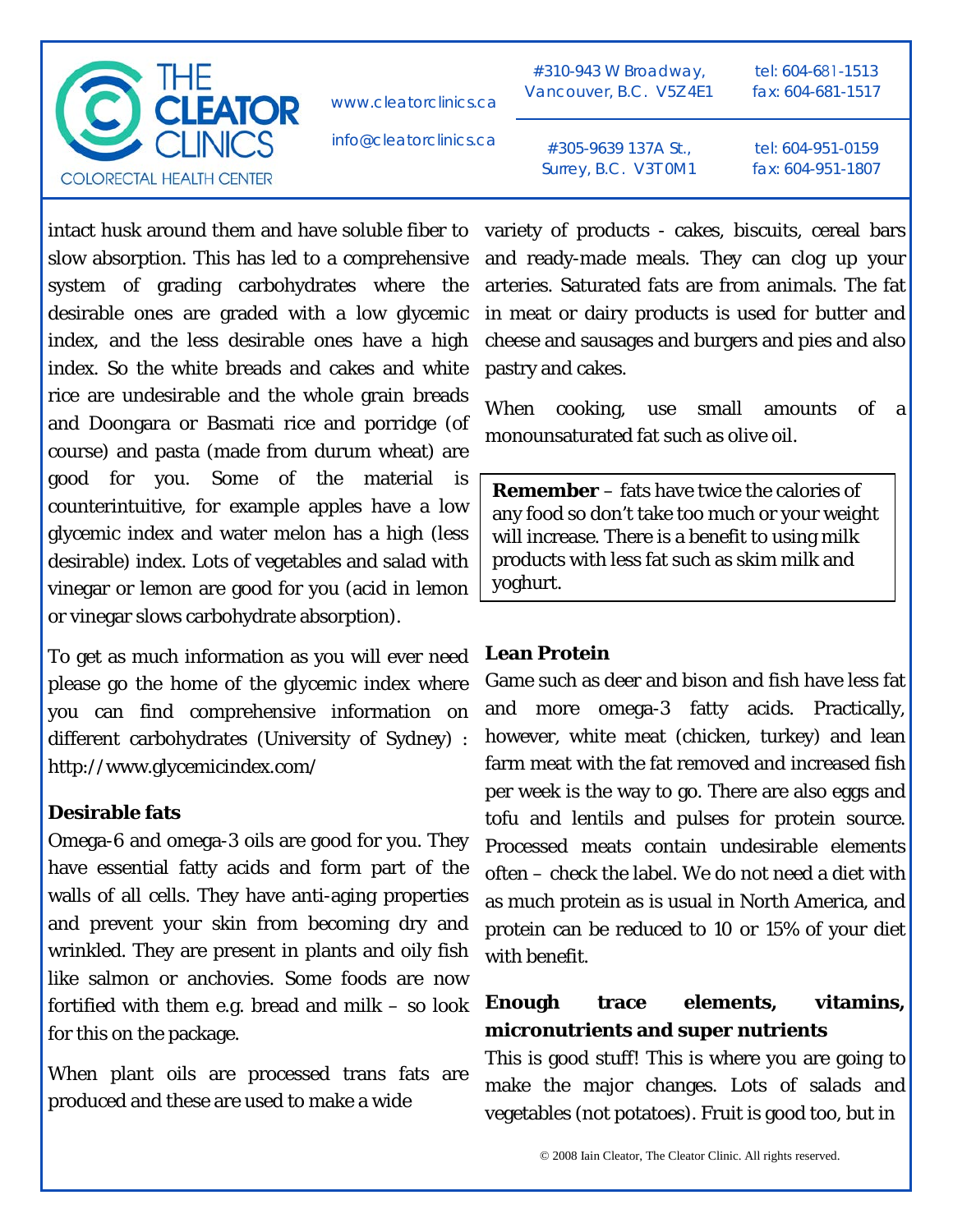

info@cleatorclinics.ca

#310-943 W Broadway, Vancouver, B.C. V5Z 4E1 tel: 604-681-1513 fax: 604-681-1517

#305-9639 137A St., Surrey, B.C. V3T 0M1 tel: 604-951-0159 fax: 604-951-1807

moderation. Remember that if you can add lemon or vinegar this will lower the glycemic index.

**Remember** – that a vitamin pill a day is good as well, and if you are thinking of having a baby take folic acid ahead of time. 1000 units of vitamin D is highly recommended for health by most authorities.

## **Desirable anti-aging substances**

The list here is almost endless from tomatoes and pomegranates to curry. Healthline published an excellent review of different menus and detailed plans which you can see at: [www.healthline.com/](https://www.healthline.com/health/food-nutrition/anti-aging-foods#5.-Broccoli) [health/food-nutrition/anti-aging-foods#5.-](https://www.healthline.com/health/food-nutrition/anti-aging-foods#5.-Broccoli) [Broccoli](https://www.healthline.com/health/food-nutrition/anti-aging-foods#5.-Broccoli)

## **Other matters**

It is important for your health not to lose weight too fast. Less than 2.5 pounds a week is good, more than that there are a host of problems that can occur – gall stones for example are many times commoner.

Many people have lactose intolerance in adulthood. This is said to be about 10% in North America but is much commoner in Asian, Hispanic and African Americans (over 75%). The symptoms are gassiness, bloating, diarrhea and bad breath after eating dairy products. Avoidance of dairy products is recommended after a doctor does a breath test, and it can be difficult to replace the calcium you normally get from milk. Some patients can tolerate lactose free milk and some can take drops of lactase enzyme with their diet.

Irritable bowel syndrome is a disease which gives periods of cramps and diarrhea and occasional constipation and the symptoms are relieved by a bowel movement. Increasing dietary fiber results in significant improvement but not cure.

**Do not add salt to your food** – this can lead to high blood pressure.

Some have allergy to wheat, and for this reason we prefer oat bran or whole barley rather than wheat barn as a soluble fiber supplement. The full blown allergy is commoner in those with Celts in their family and is called coeliac disease.

Alcohol – real moderation please!

# **Travel with hemorrhoids and fissure**

If you are flying or going a long trip by car, bus or train you should pack two liters of water and not drink alcohol or eat low fiber meals and pack a whole wheat sandwich instead.

The reasons for this are that flying particularly cuts down the blood to your bowel by 25% and alcohol dehydrates you and low fiber food will tend to constipate you and make your hemorrhoids and fissure worse.

Good luck!